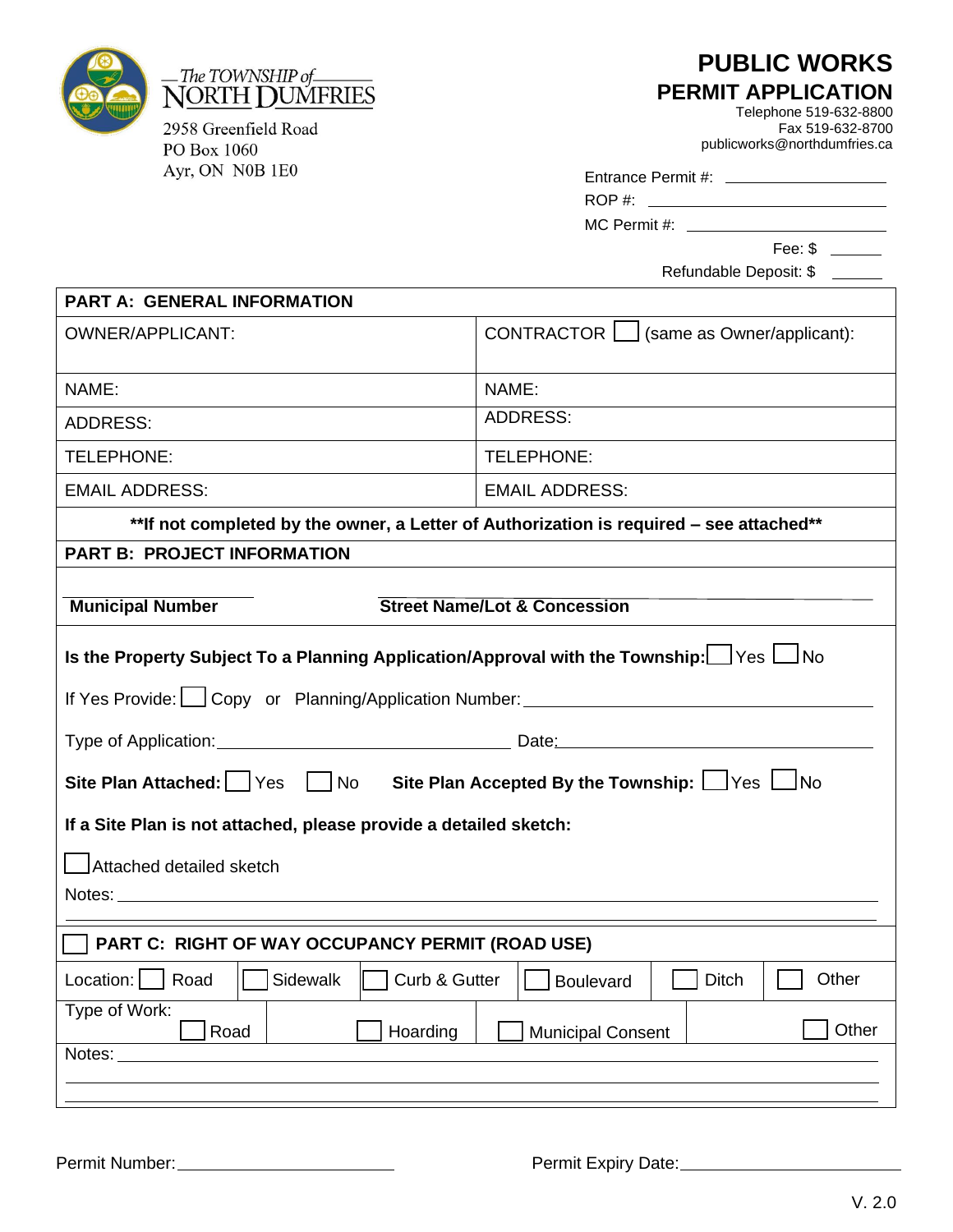| <b>TEMPORARY ROAD CLOSURE:</b>                                                                                                                                   |                                 |  |  |  |
|------------------------------------------------------------------------------------------------------------------------------------------------------------------|---------------------------------|--|--|--|
| Full                                                                                                                                                             | Partial                         |  |  |  |
| <b>ROAD NAME:</b>                                                                                                                                                |                                 |  |  |  |
| FROM:                                                                                                                                                            | TO:                             |  |  |  |
| <b>PART D: ENTRANCE</b>                                                                                                                                          |                                 |  |  |  |
| New Entrance<br>    Temporary Entrance                                                                                                                           | <b>Material Type:</b>           |  |  |  |
| <b>ENTRANCE MUST BE MARKED ON SITE:</b>                                                                                                                          | Check box to indicate completed |  |  |  |
|                                                                                                                                                                  |                                 |  |  |  |
|                                                                                                                                                                  |                                 |  |  |  |
|                                                                                                                                                                  |                                 |  |  |  |
| APPROVAL RIGHT OF WAY OCCUPANCY PERMIT (ROAD USE)                                                                                                                |                                 |  |  |  |
|                                                                                                                                                                  |                                 |  |  |  |
| Proof of Insurance                                                                                                                                               |                                 |  |  |  |
| Site Specific Details: Value of the Specific Details:                                                                                                            |                                 |  |  |  |
|                                                                                                                                                                  |                                 |  |  |  |
|                                                                                                                                                                  |                                 |  |  |  |
|                                                                                                                                                                  |                                 |  |  |  |
|                                                                                                                                                                  |                                 |  |  |  |
| <b>APPROVAL ENTRANCE</b>                                                                                                                                         |                                 |  |  |  |
|                                                                                                                                                                  |                                 |  |  |  |
| Entrance Required For: _________                                                                                                                                 |                                 |  |  |  |
| Culvert Length:__________ m Culvert Diameter: _________ mm                                                                                                       |                                 |  |  |  |
| Site Specific Details: Manual According to the Specific Details:                                                                                                 |                                 |  |  |  |
|                                                                                                                                                                  |                                 |  |  |  |
|                                                                                                                                                                  |                                 |  |  |  |
| PART E: FEES (In Accordance with the Township's 2022 Fees & Charges By-law)                                                                                      |                                 |  |  |  |
| <b>Right of Way Occupancy Permit</b>                                                                                                                             |                                 |  |  |  |
| Temporary Road Closures:   \$95.50                                                                                                                               |                                 |  |  |  |
| Barricade(s): \§5.31/per item delivered to site + Taxes \$0.69/per item                                                                                          |                                 |  |  |  |
| Signage (road closure/detours): \§5.31/per item delivered to site + Taxes \$0.69/per item                                                                        |                                 |  |  |  |
| Staff time to install/remove equipment: $\begin{bmatrix} \$10.00\text{/per} \text{hr} \end{bmatrix}$ (during core hours 7am-3pm) + Taxes \$1.30/per hour         |                                 |  |  |  |
| Staff time to install/remove equipment: \§15.00/per hr. (non-core hours) + Taxes \$1.95/per hour                                                                 |                                 |  |  |  |
| Closure Advertising:   Cost Plus 11% Admin Fee + Taxes on 11% Admin Fee Only                                                                                     |                                 |  |  |  |
| With Municipal Access Agreement / Municipal Franchise Agreement (Utility Companies): \$2000/annual fee<br>No Municipal Access Agreement: \[\]\$212.24/per permit |                                 |  |  |  |
| Road Occupancy Permit Renewal: \§53.06/per renewal                                                                                                               |                                 |  |  |  |
| Contractor - temporary storage of equipment / material:<br>\$47.76/per day                                                                                       |                                 |  |  |  |
| Contractor -work in right of way: \§212.24/per permit                                                                                                            |                                 |  |  |  |
| Region of Waterloo:     Nil                                                                                                                                      |                                 |  |  |  |
|                                                                                                                                                                  |                                 |  |  |  |

Permit Number: Number: 2008 Permit Expiry Date: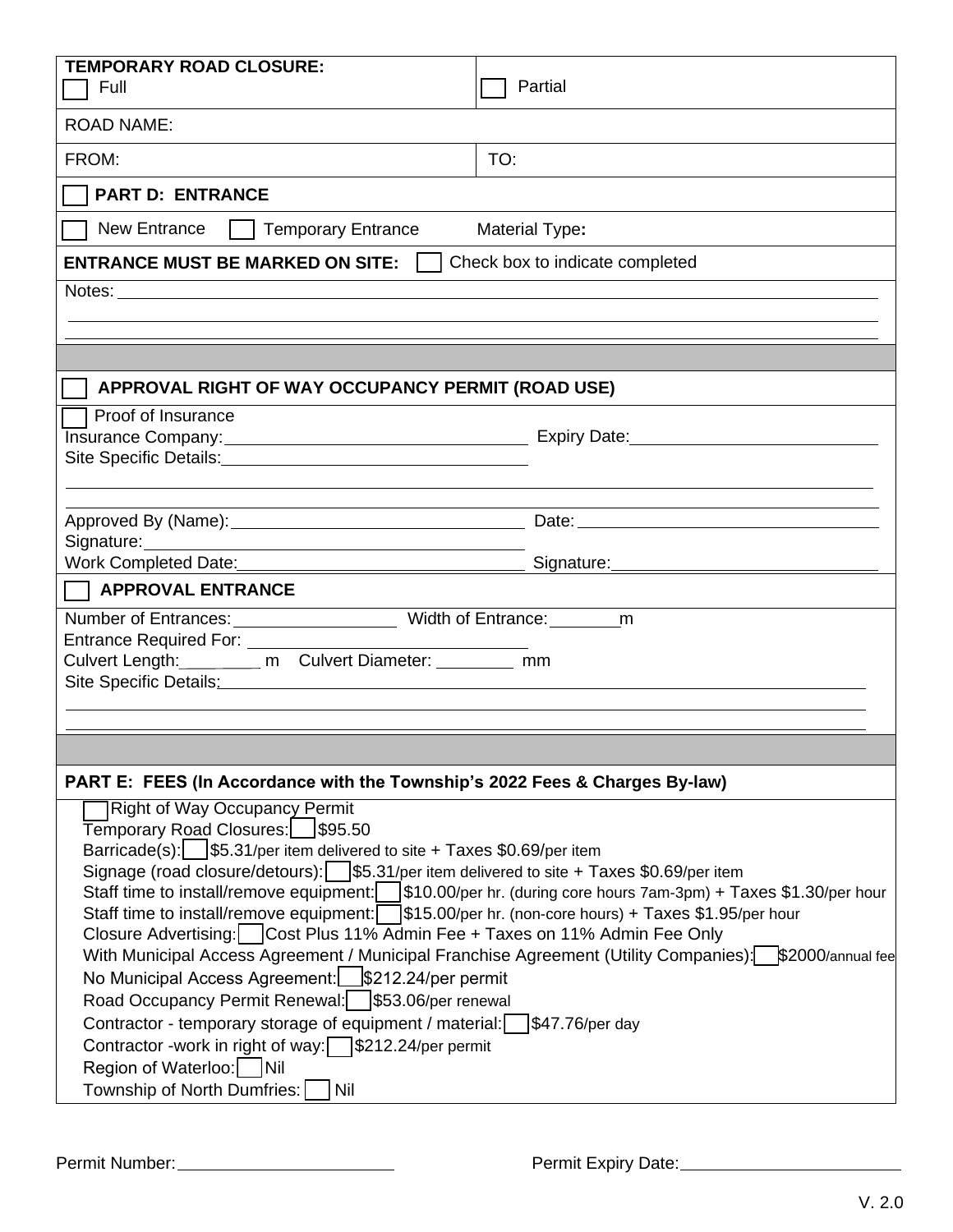| <b>Entrance Permit</b><br>Entrance Permit:<br>$$212.24/per$ permit<br>Entrance Permit Renewal:   \$53.06/per renewal<br>Utility Work Permit – Municipal Consent Application Fee (not including the Region of Waterloo):<br> \$212.24                                                                                                                                                                                                                                                                                                                                                             |  |  |
|--------------------------------------------------------------------------------------------------------------------------------------------------------------------------------------------------------------------------------------------------------------------------------------------------------------------------------------------------------------------------------------------------------------------------------------------------------------------------------------------------------------------------------------------------------------------------------------------------|--|--|
| <b>REFUNDALE DEPOSITS</b><br>Entrance / Culvert Permit (no Municipal Access Agreement):   \$2500 Road Occupancy Permit<br>Grass Boulevard - no curb or sidewalk:   \$500/per permit<br>Grass Boulevard - curb and/or sidewalk: \ \ \ \ \$900/per permit<br>Travelled surface of road no curb or sidewalk:   \$3500/per permit<br>Travelled surface of road with curb and/or sidewalk:   \$5000/per permit<br>Utility with or without Mutual Access Agreement:<br>\$10,000/annual deposit<br>S2500/per permit[<br>Utility with or without Mutual Access Agreement:<br>Temporary Road Closure: Nil |  |  |
| <b>TOTAL FEES + REFUNDABLE DEPOSIT: \$</b><br>GL Accounts: 10-300-0020-41936 (application)<br>10-000-0000-21550 (deposit)                                                                                                                                                                                                                                                                                                                                                                                                                                                                        |  |  |
| DATE OF APPLICATION:                                                                                                                                                                                                                                                                                                                                                                                                                                                                                                                                                                             |  |  |
| <b>START DATE:</b><br>END DATE:                                                                                                                                                                                                                                                                                                                                                                                                                                                                                                                                                                  |  |  |

THE APPLICANT is responsible for all utility locates and traffic control.

THE APPLICANT has twenty-one (21) Calendar days from the commencement of work to complete all required restoration.

The deposit will be held for a minimum of sixty (60) calendar days after the work has been completed. The applicant is responsible to notify the Township for the initial inspection after work has been completed along with the follow up inspection after the sixty (60) day period.

Any work completed after November 15 must be reviewed by the Township after April 15 of the following year before the deposit is released.

Date Signature of Applicant

Date **Signature of Authorized Township Official**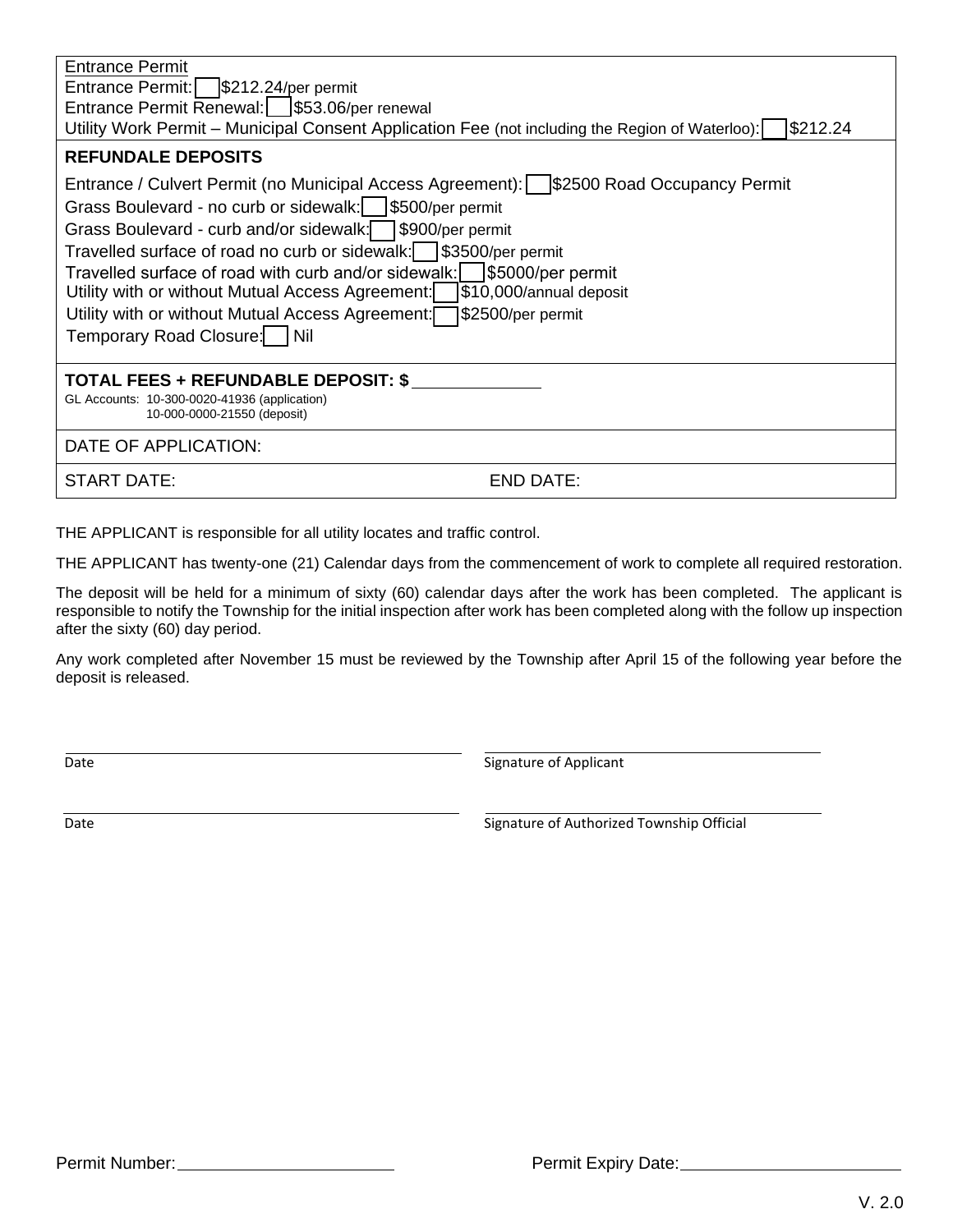## **CONDITIONS**

This Public Works Permit is subject to the following conditions and to any supplementary conditionsestablished by the Township of North Dumfries at the time of issue:

| 1. This permit is subject to all Municipal By-<br>laws.<br>2. The applicant is required to contact Public<br>Works prior to the start of work at<br>publicworks@northdumfries.ca.                                                                                                                                                                  | 8. | If during the life of this permit any acts are<br>passed or regulations adopted which affect<br>therights and privileges herein granted, the<br>said acts or regulations shall be applicable<br>to this permit from the date which they come<br>into force.                                                                                        |
|----------------------------------------------------------------------------------------------------------------------------------------------------------------------------------------------------------------------------------------------------------------------------------------------------------------------------------------------------|----|----------------------------------------------------------------------------------------------------------------------------------------------------------------------------------------------------------------------------------------------------------------------------------------------------------------------------------------------------|
| 3. A minimum of 48 hours notice must be<br>provided.                                                                                                                                                                                                                                                                                               | 9. | The design and specifications of the<br>construction must not be changed without<br>the approval of the Township.                                                                                                                                                                                                                                  |
| 4. No work shall be started before a Public<br>Works Permit for the work has been<br>issued by the Township of North<br>Dumfries.                                                                                                                                                                                                                  |    | 10. Trees, shrubs, etc. on the right-of-way of a<br>roadmust not be cut, trimmed, replaced or<br>planted without the written permission of the<br>Township or its duly authorized agent.                                                                                                                                                           |
| 5. If this permit expires before the work is<br>accepted, and is not renewed for any<br>reason, all work constructed, maintained<br>or operated under this permit shall, if the<br>Township so requests be removed<br>without expense to the Township and the<br>road shall be left in as good asit was<br>before the said works were installed or |    | 11. The applicant is responsible for the<br>construction, marking and maintenance of<br>the detours required and for maintaining<br>safety measures for the protection of the<br>public duringthe construction of any works in<br>respect to this permit.                                                                                          |
| constructed.<br>6. The permit must not be assigned or<br>transferredfrom one owner to another.<br>Each new permit is subject to the<br>conditions applying at time of issue<br>without expression of written consent from                                                                                                                          |    | 12. The applicant is responsible for ensuring all<br>utility/service locates have been completed<br>andare valid, prior to the commencement of<br>the construction.<br>13. All work shall be constructed in<br>accordance with the Township of North                                                                                               |
| the Township of North Dumfries.<br>7. Any permit may be cancelled at any time<br>for breach of the regulations or conditions<br>of the permit or for such reasons as the<br>Director of Engineering & Public Works<br>(or designate) in their discretion deems<br>proper.                                                                          |    | Dumfries requirements.<br>14. The property owner shall engage an<br>insuredcontractor. The contractor shall<br>provide the municipality with proof of<br>liability insurance of a minimum of two<br>million dollars (\$2,000,000), listing the<br>Township of North Dumfries as additional<br>insured, prior to release of the approved<br>permit. |